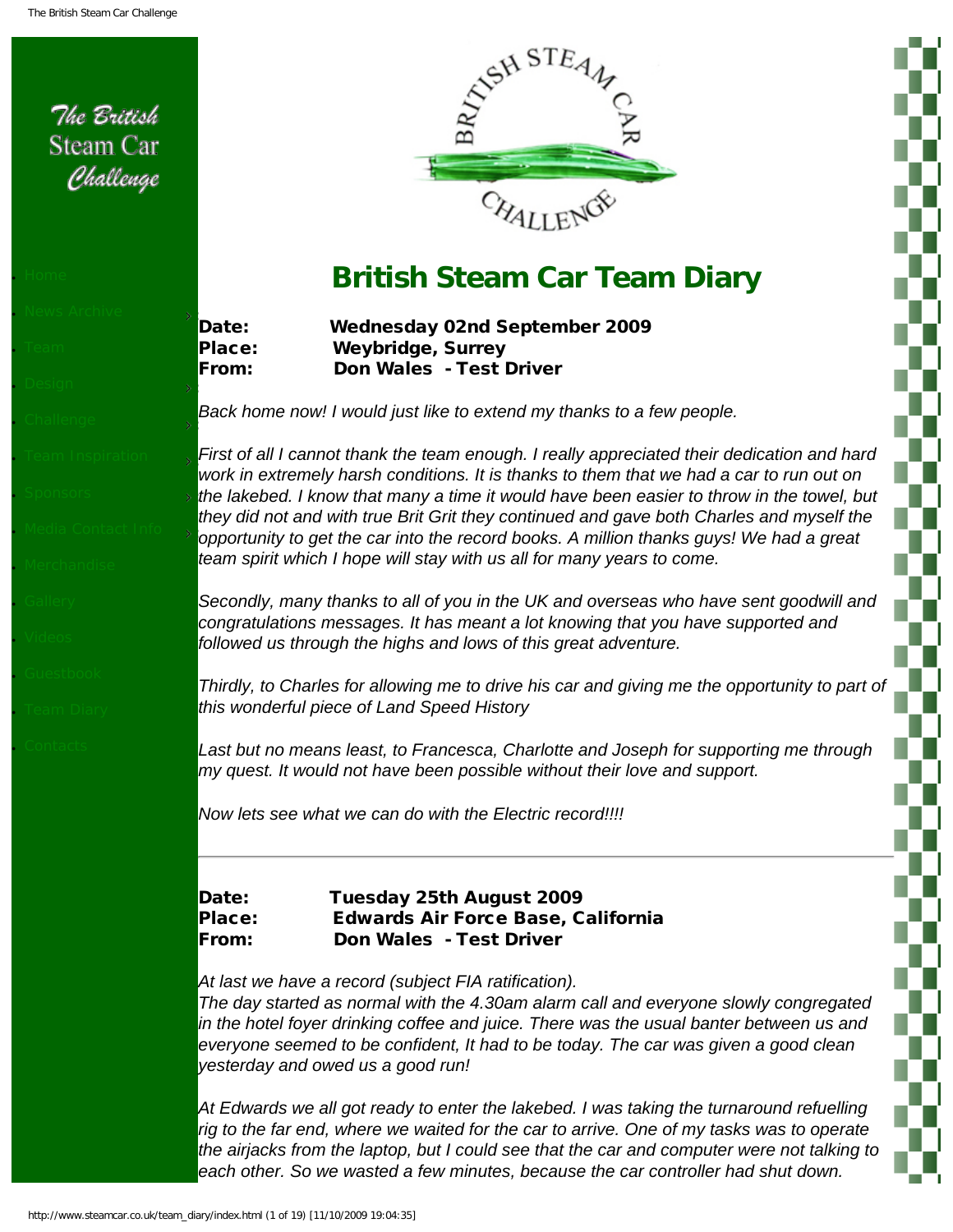*Once up on its Jacks the team performed a slick turnaround. The outward run was approx 132mph.*

*The fill process seemed to take an age, we were informed that we had 7 minutes of time left, but the car was still filling! Once released the car accelerated away very well indeed and reached the other end in good time at an average of approx 147mph with a peak speed of 151mph. The average for the two runs was 139mph!*

*The turnaround team were jumping up and down, hugging each other. Knowing that we had broken the record was a great release for all of us. All the hard work and ups and downs (mainly downs!) had paid off. The team had overcome huge obstacles to achieve this record. Its been harder (both physically and mentally) than most of us thought.*

*The drive down the runway was interesting because the USAF were doing some low level high speed fly pasts. We had to time our drive between each sortie and looking out for fast jets flying very close, our own private air display!*

*Tomorrow Charles has given the keys back to me and we are going for whatever the car is prepared to give us, hopefully an average of 150mph would be good!*

*This might be the last time that the car is ever driven, so hopefully it will be nice to me with a couple of fast passes!*



# Date: Saturday 22nd August 2009 Place: Edwards Air Force Base, California From: Don Wales – Test Driver

*Just a quick weekend update. We had our best static test on Saturday.* 

*We managed to get the hottest steam yet! However, it has come at a cost. One of the water bladders has burst. We have two bladders on the car to hold the water for the*  boilers. We have spares but its a long job to change them. We also have got some *contaminated water which has got into the water supply system. The lakebed surface when disturbed throws up a talcum powder like cloud and this gets everywhere.*

*So the whole water feed system needs to be flushed and cleaned. This means a very busy day on Monday and no timed runs. hopefully we will be ready for Tuesday!*

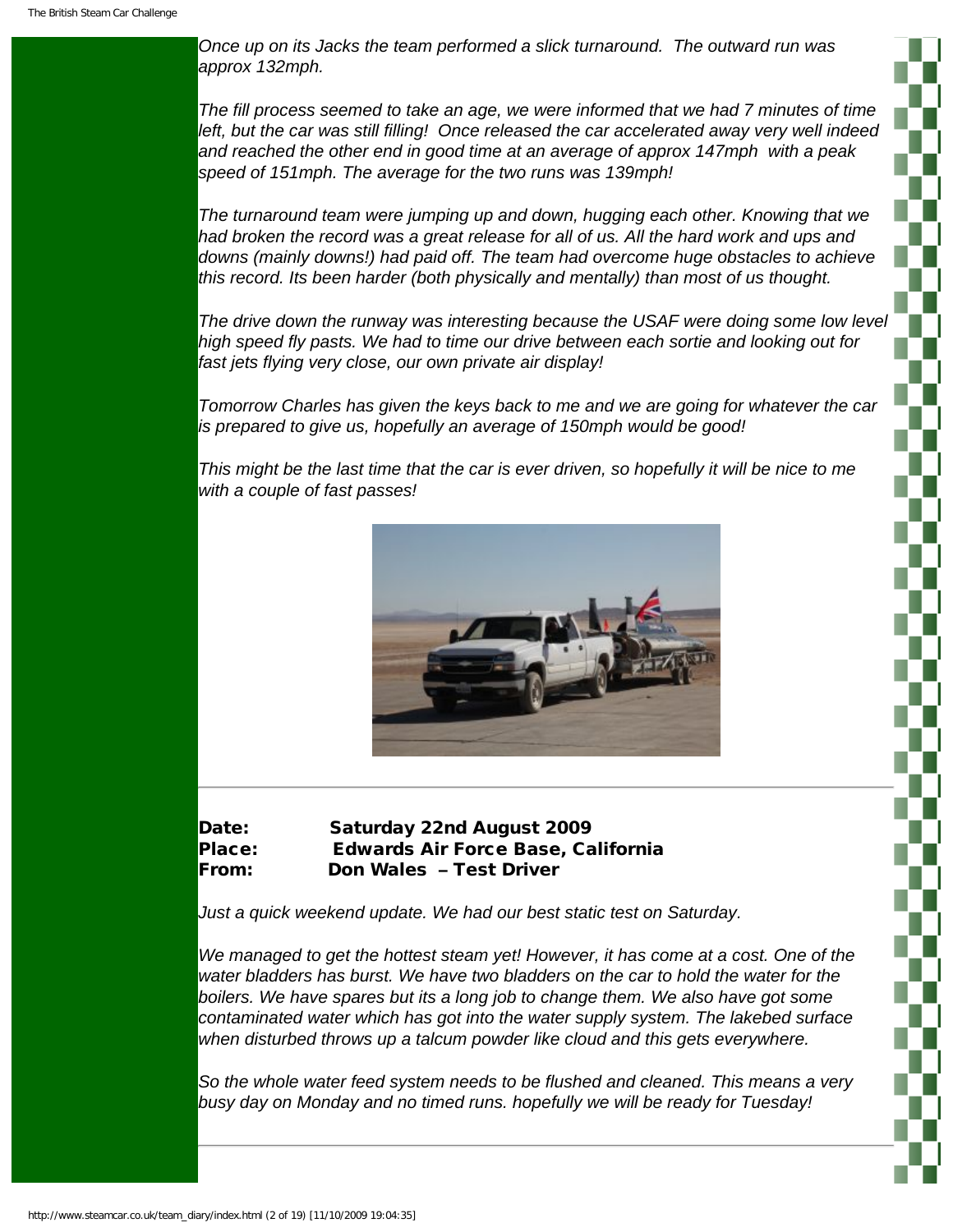# Date: Thursday 20th August 2009 Place: Edwards Air Force Base, California From: Don Wales – Test Driver

*Yet another bad day for Steam Car Record Breaking at Edwards! The temperature is slowly creeping up and is forecast to be very hot again tomorrow and Friday with thunderstorms on Saturday.*

*I had another go with the BBC camera at the turnaround end. This time I managed to get the right pics, second time around! It was really interesting to view things from outside the cockpit, which I normally do not see. However, I could tell that the outward run was not very quick again through the viewfinder. This time we had Clive's team as the turnaround team and again it was a very slick operation, but the car took an age to fill. It was a close call to get the car away within the hour.*

*The car moved away painfully slowly, but picked up speed. The outward run was 129mph\* again, but during the return run the car got a puncture and also was losing steam pressure through the measured mile.* 

*The car recorded a run of 104mph\* giving us an average of 117 mph.* 

*( \*approx speeds)*

*I know that record breaking is not easy, but this car is making us all work very hard for it. I am beginning to think that maybe it should repainted a certain blue colour. Campbells don't like the colour green!!*

*Tomorrow is another day and I will watch the attempt from the base camp on top of the portacabin where you can view the whole course in the distance! We need a good day with a speed of 140mph plus, wish us luck!*

# Date: Wednesday 19th August 2009 Place: Edwards Air Force Base, California From: Don Wales – Test Driver

*Today was the first day that I have actually seen the car driven by someone else! I knew that this day would come sooner or later and I did not know how I would feel, especially as this was our first timed attempt! My role has always been as test driver and back up for Charles, but it was hard to be a bystander whilst the main event was going and I was not directly involved. However, hopefully my time will come once we get the bloody car to work properly!*

*I was positioned at the turn around end with a BBC camera. I had careful instructions on how to use the camera. After all I am a photographer and know my way around cameras. Wrong! I managed to get the car coming towards me as a long shot and then jumpy wide angle shot. Somehow, I managed to then turn off the camera for the detail shots of the car being turned around. In the view finder I had great footage of all the action of preparing the car for the return run, but it was not to be! I realised half way through that I had turned the camera off - twit! Tomorrow is take two of my audition for BBC cameraman of the year!*

*The car only managed a one way pass today of 129 mph. The start team had a problem*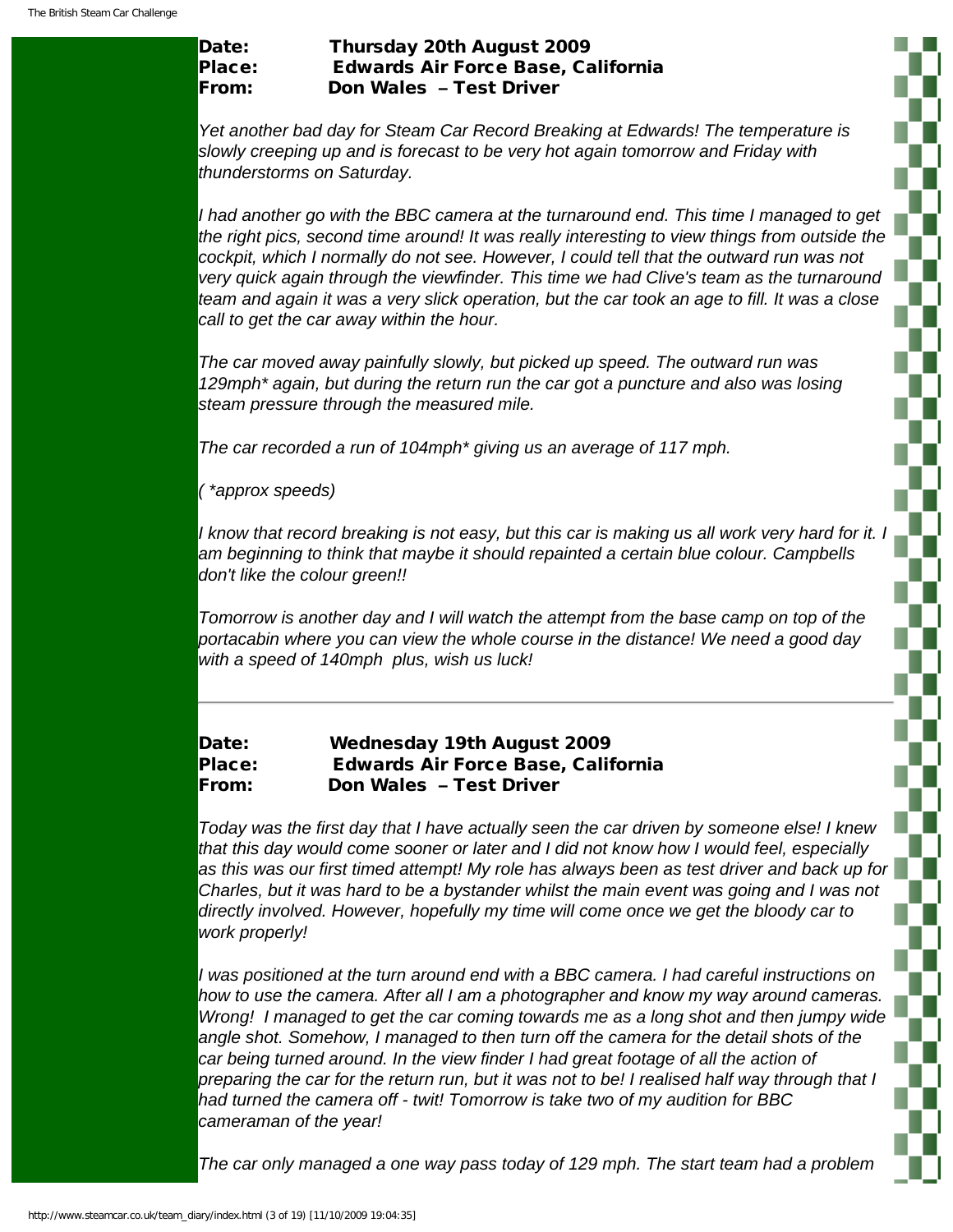*with the gas fill, so it was a slow run. Nicks Turn around team was a great team effort, the car was ready in plenty of time, but water was coming out of the turbine, which indicated a stuck throttle. So no return run and back to base camp for a new throttle valve. The mechanics did another supreme effort of replacing the huge industrial size valve. We then*  had a very good static test, with a new modification on the gas fill, which proved to be a *great success.*

*Another late finish in over 101 f.*

# Date: Monday 17th August 2009 Place: Edwards Air Force Base, California From: Rebecca Nicholls – Press Officer

*Don arrives with us tonight, therefore in the meantime I wanted to give you a quick update of the team news today. Its my first day at Edwards and I can see how incredibly hard it must be for the team to work in such extreme heat.*

*We arrived at the base at 5.00am, the security check process went smoothly and drove the 12miles to where we are stationed on the lakebed just as the sun rose. It was beautiful. It was a chilly start, but soon heated up to 104f and at first even the car was cold and the gas wouldn't fill up. Around 7am it was all systems go, Charles made his first run reaching 148mph. The crew turned her around in less than 50minutes (they have it to a fine art).*

*During the second pass Charles had to stop as one of the 139 sensors had shut the system down as a safety precaution. The sensor turned out to be faulty and has since been replaced. No big issue. The team also replaced a flowmiser, as it was stuck open and throwing wet steam in to the dry steam affecting the cars speed and performance.*

*The FIA have just joined us, and will be setting up the course tomorrow. Attempts will commence on Wednesday. Ironically the date co-incides with both the Barber Nicholls run and when Don Wales achieved his Electric record. No pressure!*

*In the meantime the course is undergoing further "fodding" - 1 extra mile (7 miles in total). The car is peaking at 3.8miles, and as you are probably aware a land speed record is on a measured mile, 2-way pass with 1hr turn-around. At the moment the car is peaking slightly late, so this should balance it out. The speeds they are achieving are certainly*  record breaking, so now we just need the timings guys all set up and plenty of luck on our *side!*

# Entry Date: 07 August 2009 – Edwards Air Force Base, California From: Don Wales – Test Driver

*We had two good days of testing and after the mid week depression to finish the week on such a high was exactly what we all needed. It was evident that all the hard work and team drills had paid off.*

*The car was set up on the lakebed in a bitterly cold wind; we were all glad of our protective suits today, which normally we boil in! I was strapped in as usual, Jerry told me that I should be prepared to lift off at about 120 - 125mph but if it felt ok I could carry on.* 

n a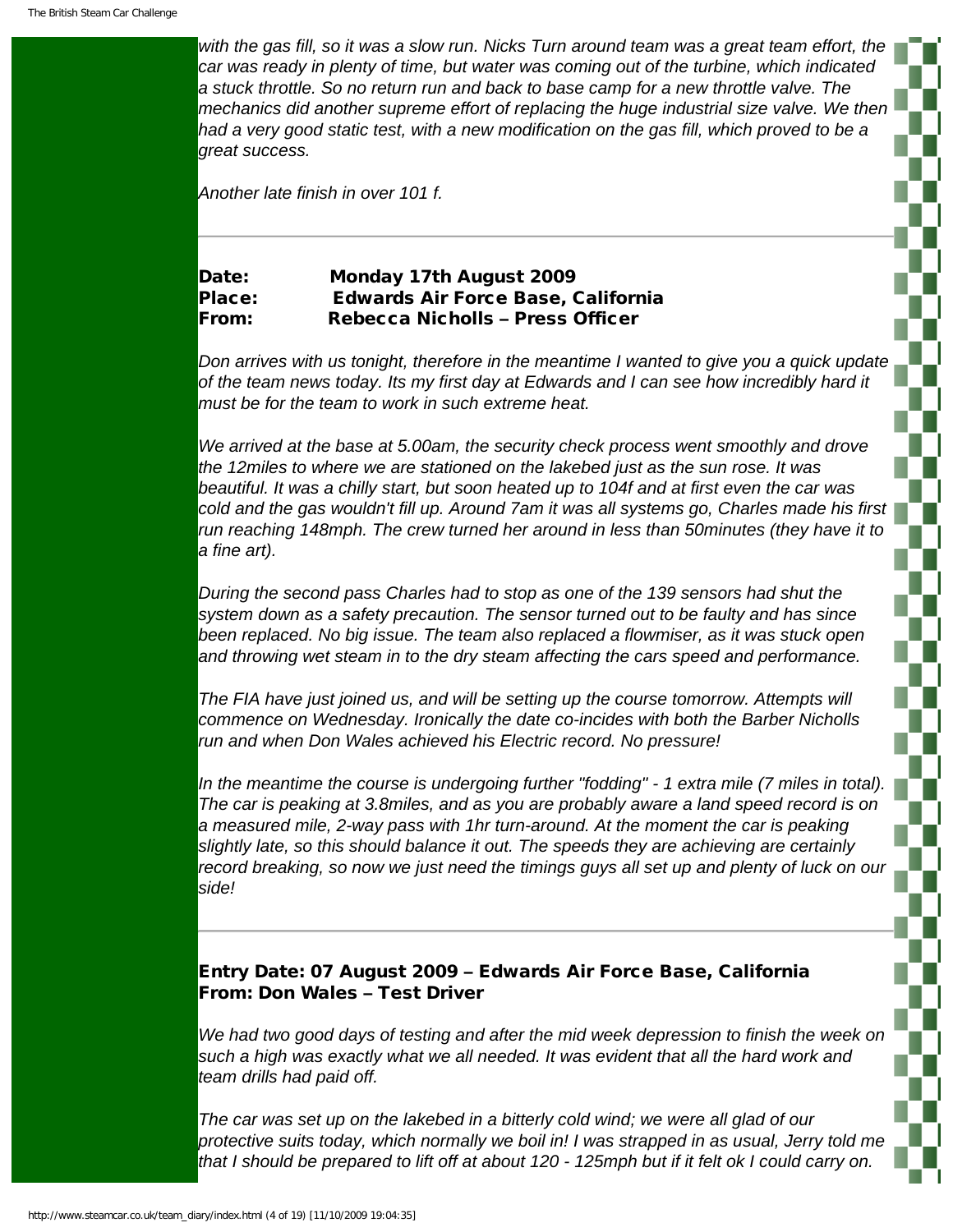#### *The car was ready and I sent off without delay.*

*The car had 2 minutes of burn time and we were using 3 1/2 miles of track. The boilers were still to run a bit cold at about 270 degrees c rather than the available 400 degrees c. It was our best run to date, I lifted off momentarily at 125 mph but everything was running good so I put my foot back down. The car touched 131mph and I then started to slow down, as tyre pressure light had come on.*



*We had gone faster than the official world record of 127mph, but we still have a lot to do. We need to maintain the speed over a measured mile, accelerate quicker, and do a*  return run within an hour. We know that the car has the potential. We went out and *celebrated, which is why today's entry is a little late!*

*I flew home on Saturday and was looking forward to seeing the wife and kids; it's been over 4 weeks. I will fly back on the 17th August in preparation for the timekeepers. Charles has agreed that I will have the opportunity to try for the Kilometre record, which is great news as a test driver.*

*In the meantime Charles's has taken over at the helm and this week will be familiarising himself with both track and the car. The team will also be carrying out more improvements.*

*My blogs will stop momentarily and start again when I return.*

# Entry Date: 06 August 2009 – Edwards Air Force Base, California From: Don Wales – Test Driver

*I am pleased to report that the car ran beautifully this morning. We have been carrying out low speed tests to check Jerry's software modifications and today were one of the last ones. We tested the slam acceleration which still needs a little more "tweaking", but*  reached in excess of 95mph again with just 90 second burn time. Tomorrow we are *upping the burn time to 2 minutes so we should exceed 100mph and use approximately half of the track that we will have available come attempt time.*

*No matter how hard I try to avoid getting into trouble out here, I fail. I was told off for speeding again by the Lakebed Management Team that patrols the lakebed! Having just carried out our 95mph steam car run, Charles suggested we take his new Dodge Viper*  for a high speed test of the prepared course. Naturally I obliged, but did warn him that it *will get covered in lakebed dust both inside and out. We obtained clearance for a high speed run to test the track.*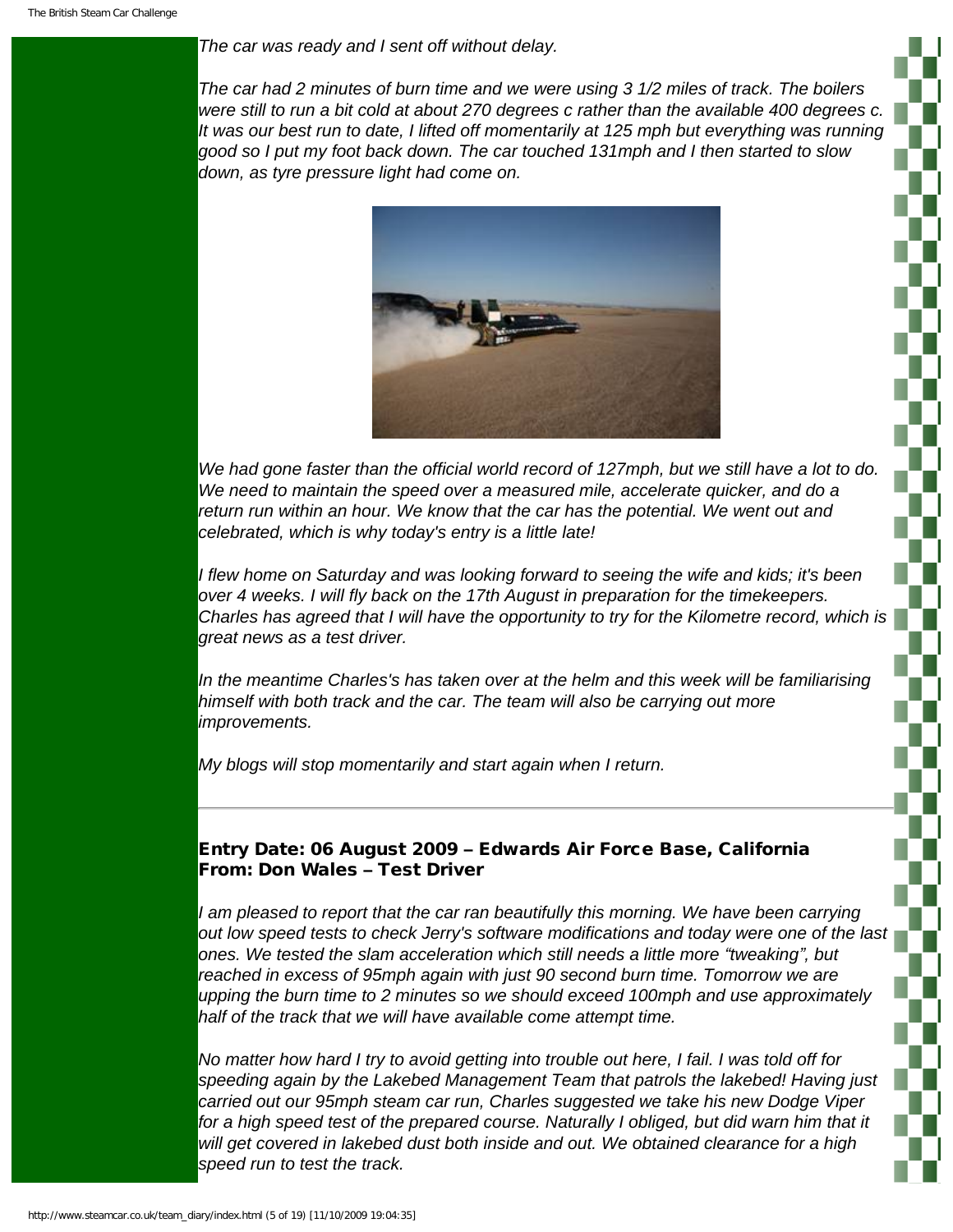*So into the driving seat and off we went! That car is certainly mean in second gear, but great fun snaking away. The first run was 140mph, second run was 160mph. One of our guards joined me for a passenger ride as I reached 185mph. Adam also jumped in for a quick short burst sideways. It was awesome.*



*When we got back to South Base the Lakebed Management Team was having a word with Matt about speeding on the lakebed, even though we had permission. I consider myself told off. Boys and there toys hey!*

# Entry Date: 05 August 2009 – Edwards Air Force Base, California From: Don Wales – Test Driver

*Today had to be the worst day for the team's morale as we had high expectations of a good run. There was a huge full moon setting over the lakebed as we arrived. I was strapped in to the car and waited for it fire up, which she did with a sense of purpose, but I could feel and see the burners cutting in and out intermittently. We had a blocked miser, which hasn't happened since Thorney Island. After carrying out several successful runs, it was hugely disappointing for us all.*

*I went into chef mode cooking breakfast and washing up whilst the team worked intensively on the car. We then had another issue to contend with, battling a very strong and hot wind. We took down all the tents to save them from being blown away; the mechanics were working without shade or shelter, which was a thoroughly unpleasant experience. It was a tough day.*

# Entry Date: 04 August 2009 – Edwards Air Force Base, California From: Don Wales – Test Driver

*Today was cloudy and only in the late 80's which is over 20 degrees cooler than the past few weeks. It took the customary 1 1/2 hours to get our weekly passes on to the base and through the security process.*

*We had a good static test with the turbine running whilst the back of the car was raised on its air jacks; it was then slowly dropped back down as a slam test to help improve acceleration.*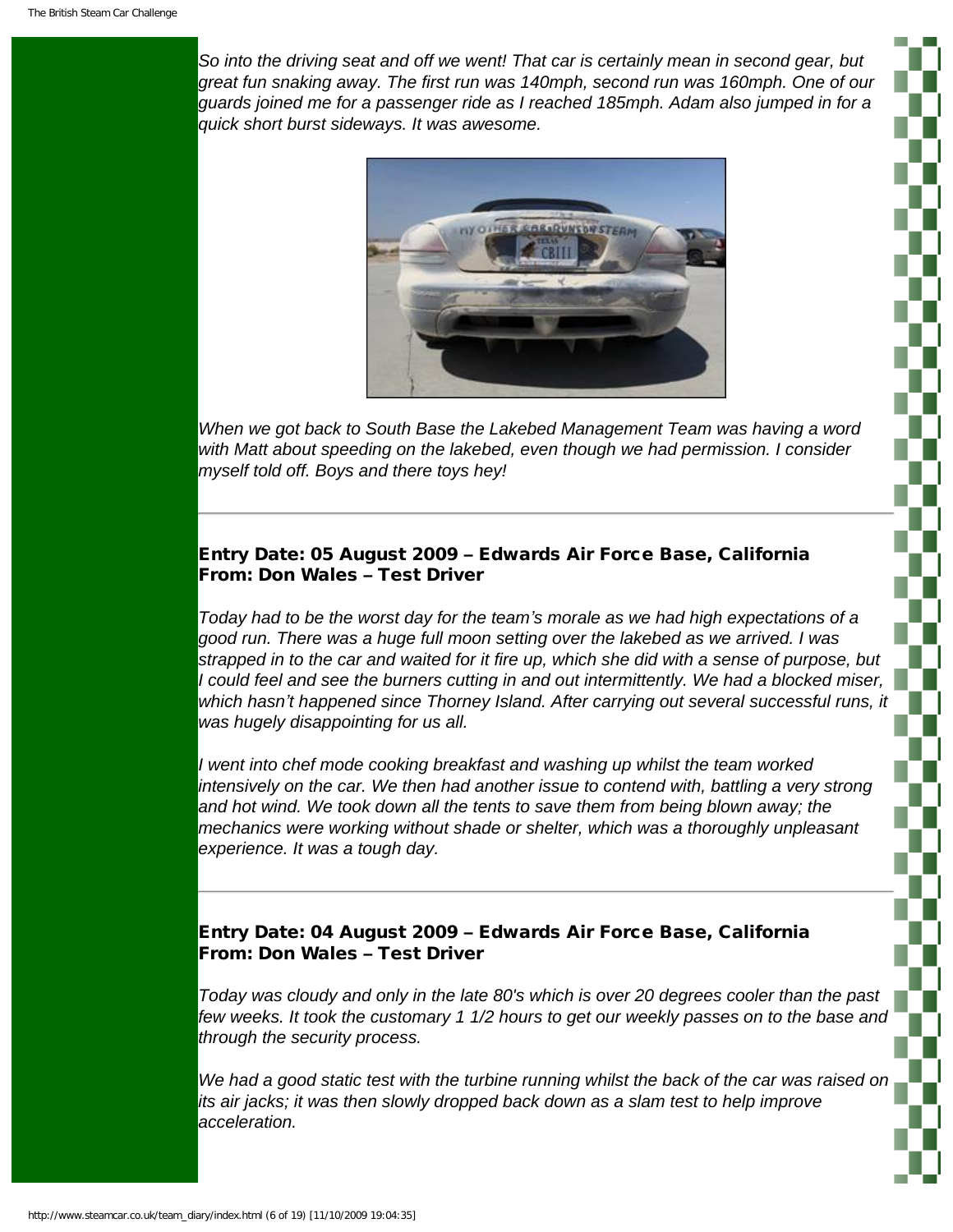

*We are currently down to only half of the crew numbers, as some of the team returned home for a well deserved break. But we have enough to run the car on one way passes and continue the testing. I return home at the weekend and return with fellow team members on the 15th August in preparation for the arrival of the FIA and timed runs!*

*Sadly, Lynne, Wilbur and Stuart have other commitments and are unable to return – they will be really missed.*



## Entry Date: 31st July 2009 – Edwards Air Force Base, California From: Don Wales – Test Driver

*All the equipment had been prepared for an early entrance to the Lake bed. We were informed that we had to be off the Lake by 09.30hrs as there was a chance that the*  Space Shuttle might land at Edwards. We were all excited about that prospect of *witnessing it land.*

*Our first run was purely a rolling resistance test of the surface. The car was very slow to move away and acceleration was sluggish. We only had 90 seconds of fuel on board (the record runs will have 2 1/2 minutes). The car peaked at about 70mph before the burners switched off and I coasted for approximately a mile before coming to a stop. This was good news and demonstrated to the team that the surface of the lakebed is less 'sticky' than the Tarmac we are use to at Thorney.*

*We practiced a full turn-around, and had just enough time to carry out a return run within the one hour regulations. Jerry tweaked the software to stop the steam going through the bypass system and improve its acceleration. The return run was the best to date and*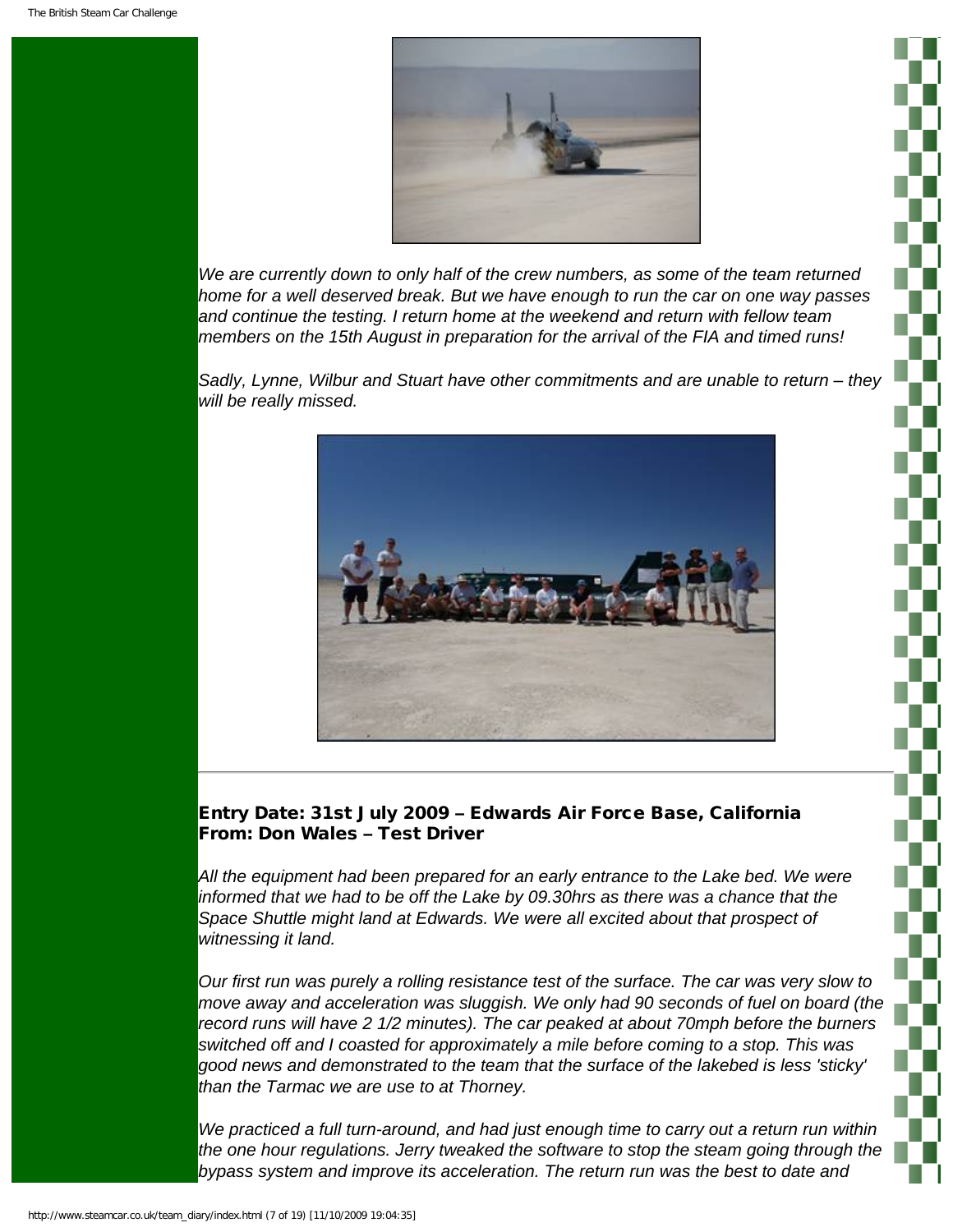*reached 94.9mph with the 90 seconds burn time.*

*We saw it as the perfect opportunity to take a picture of the team with the car, as a few members are flying back to the UK on Monday (we will post it to the site shortly).*

*We were off the lakebed by 09.00hrs but the Shuttle landed in Florida which was a disappointment.*

*The team is getting good practice in loading and unloading the car and turning her around which is vital to the record attempts. It has been a challenging but rewarding few days. On Friday night Charles treated us all to a steak dinner to thank us all for all our hard work.*

*On Saturday the car had routine checks and maintenance.* 

*Video footage of today's run has been uploaded to [Videos](http://www.steamcar.co.uk/videos/index.html) for you to watch.*

## Entry Date: 28th July 2009 – Edwards Air Force Base, California From: Don Wales – Test Driver



*At last we had movement on the Lakebed! All teams were in position by 7.00am ready for our first run. I was strapped in by Richard and eventually given the thumbs up my Mike and off we went! The profile of the run was to replicate the test carried out at Thorney Island. The Throttle lag is currently approx 5-7 seconds but it seemed longer as we made our slow get away. I also felt that the acceleration was not a good as Thorney. This is because we are producing more steam than expected and its opening the by pass valves and not going through the turbine.*

*We reached 77mph over a very short distance of just 1km which was comparable to our tests at Thorney. We were due to do a high speed return run but the gas rig had trouble refueling. So we settled for the one run and will replace this gas pump tomorrow. Jerry found out later that the boilers were not performing to their full capacity so this in theory means that we have at least 20% more power than we had originally thought.*

*The team has since taken the decision to delay the record attempt to the week commencing 17th August. It's important that the technical issues with the support rigs are resolved before an attempt is made. In addition, the FIA officials have to leave on the 4th August to attend Bonneville Speedweek. However the FIA are free from the 17th August after they have carried out their duties at Bonneville and can return to Edwards to witness*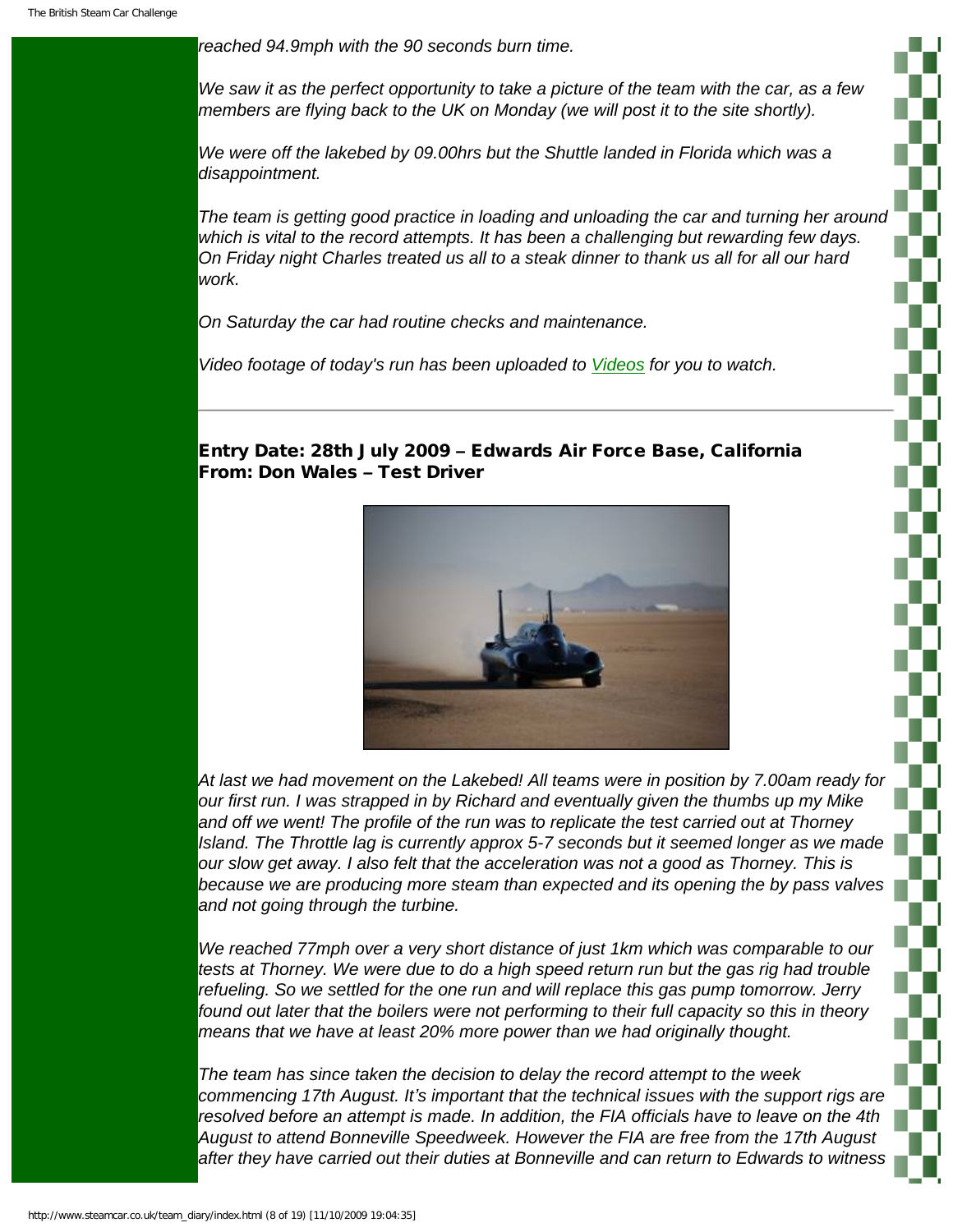#### *the attempts.*

In the meantime, the team will continue fodding (clearing foreign object debris) from the *course, and hope to have the complete 6 mile stretch cleared by the end of this week. Further fodding walks will be done the week of the run.*

*Video footage of today's run has been uploaded to [Videos](http://www.steamcar.co.uk/videos/index.html) for you to watch.*

## Entry Date: 27th July 2009 – Edwards Air Force Base, California From: Don Wales – Test Driver

*Today (Monday) we had some excellent news, we took delivery of an FOD BOSS! (foreign object debris remover) This is a replacement for us manual operators. It's a mechanical device that is pull behind a truck and scoops up all the FOD, its positively brilliant and is certainly faster than us! We can scrape a 30ft wide track in about 6 passes at 15mph. We now only have 2 more strips to do and will then walk it as a final check.*

*The new gas pumps have now been fitted to the car and a successful static test was completed late today. So it's back on the lakebed tomorrow early to repeat our Saturday schedule of tests but now with more track available we might get a decent head of steam up and see what we get!*

*So an early night tonight and up at 4.30am again!*

## Entry Date: 25th July 2009 – Edwards Air Force Base, California From: Don Wales – Test Driver

*We were up nice and early, the alarm was set for 4.00am and we were all on the base by 5.00am. All the equipment and the car were made ready for the short journey from our base to the lakebed and our runway.*

We had made out a distance similar to Thorney Island where we ran in April to get some *comparison data. We had a start team and a turnaround team to do two runs. The second run would be a coast down to find the rolling resistance of the track and I would get the car up to about 100mph.*

*The sunrise was spectacular and the teams set up their stations. The Edwards AFB fire crews came out and we went through an 'unconscious' extraction from the car, which I always look forward to...NOT!*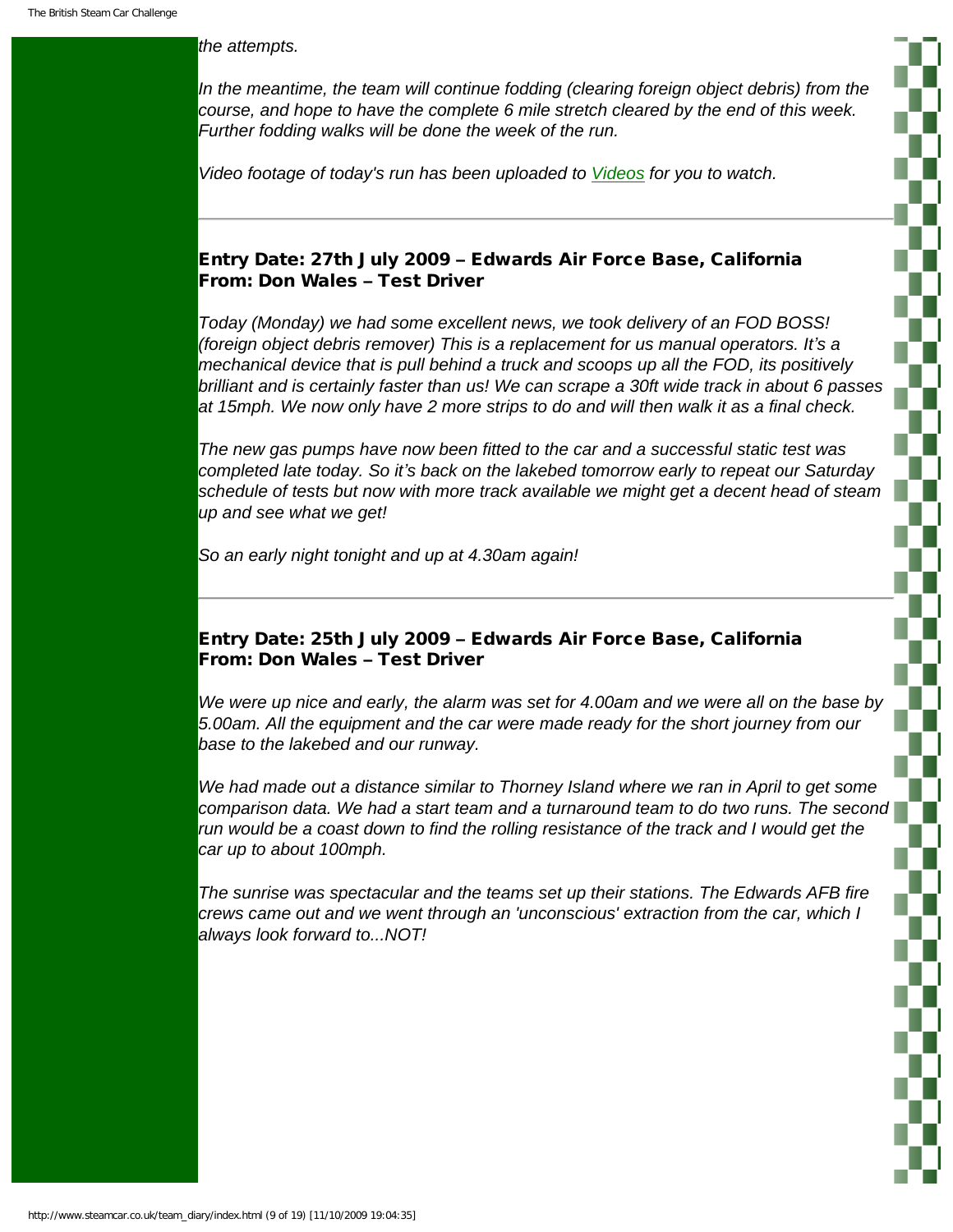

*The refueling process started and I got ready to be strapped into the car full of excitement. Richard was just doing up the seat belts when the run was stopped; the gas was taking too long to be pumped onto the car. So we returned back to our base and aborted the test. It turned out that the pump was partially blocked with a piece of masking tape!*



*We continued fodding (clearing the track of foreign object debris) and have now completed 2 1/2 miles.*

*So it was another day of record breakers luck! However, it was still a good day for practicing getting everything out onto the lakebed. We also had a lot of time with Charles getting him familiar with the car and start up procedures.*

*Monday is another day; the team will be fitting new gas pumps. The time keepers have also been penciled from Wednesday through to Tuesday. So we need a bit of good luck now!*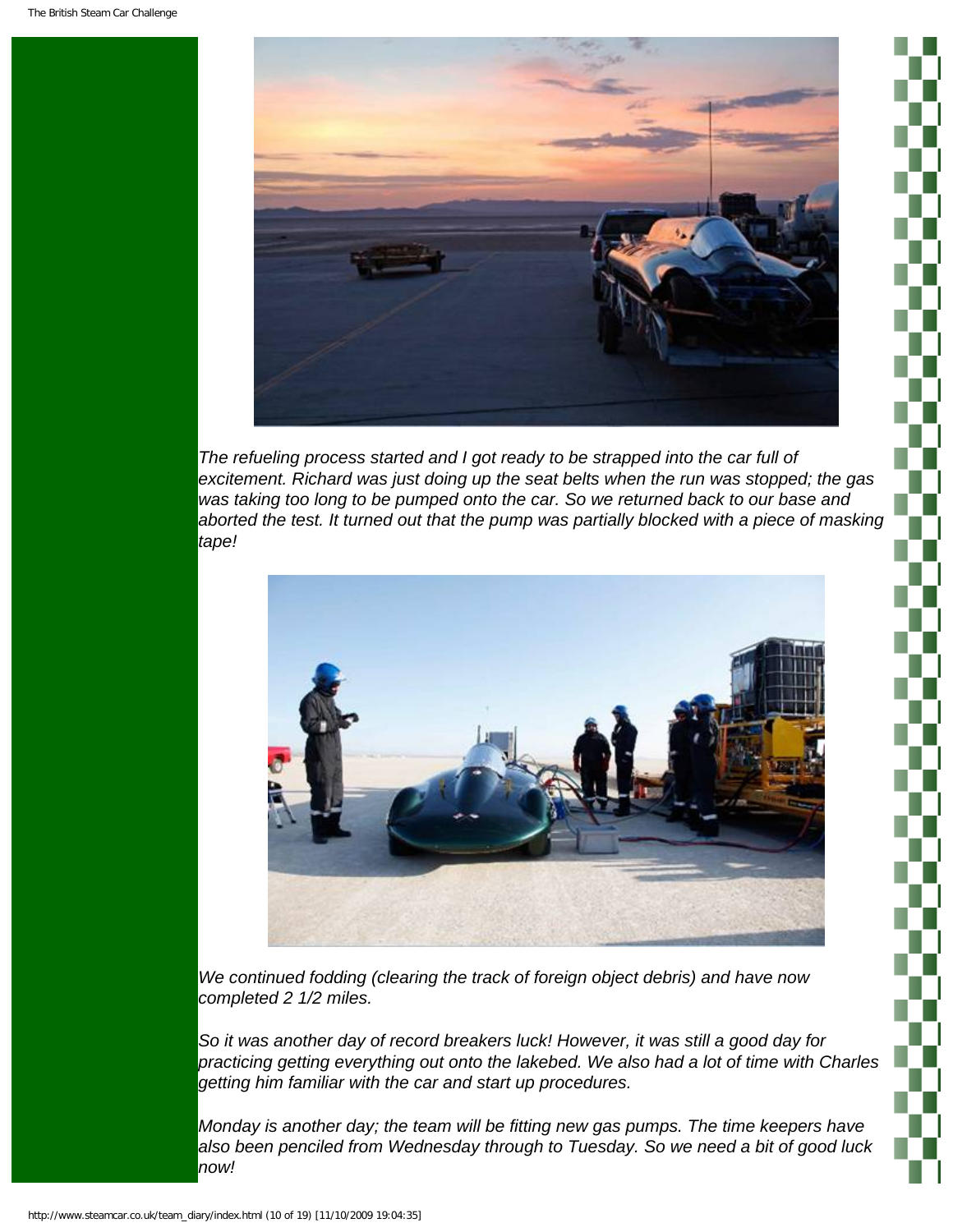# Entry Date: 23rd July 2009 – Edwards Air Force Base, California From: Don Wales – Test Driver

*This morning was positively cold on the lake bed, a chilly breeze, ideal fodding weather! The mechanics and technicians got going on replacing three boilers and all the plumbing that goes with them.*



*Whilst I organised or rather press ganged a merry team of Fodders. We managed a whole 4/10ths of a mile before breakfast a new record. We were treated to some great air displays from our American hosts. We were Fodding at the start of the main runway where it crosses our track and got to see take offs and landings at close hand.*

*We came in for a late breakfast and went straight back out again and achieved another 3/10ths! The midday temperature has dropped by a whooping 8-9 degrees F today was only 107 F almost woolly jumper weather!*

*The mechanical team worked late in to the night to get the car ready for static tests first thing tomorrow morning. It was a tremendous effort, well done!*

*We hope that the tests tomorrow will be successful and we can move onto the lakebed on Saturday for track and car evaluations.*

# Entry Date: 22nd July 2009 – Edwards Air Force Base, California From: Don Wales – Test Driver

*My family has often told me that I am accident prone and clumsy. Well today I cannot be blamed for all the breakages! The count so far today is two boilers and one broom. The boilers were in the car during our static test before breakfast to establish the throttle position. This time we hoped that the wheels would at least move, and move they did for a whole two revolutions whilst I applied the throttle. The test was declared a success but we needed one more test to open the throttle fully.*

*Whilst we were having breakfast the puddle of water under the car had widened and it was suspected that a boiler had blown. On closer inspection two had given up. It normally takes two days to do one boiler change. However it looks like the team will do it one; this*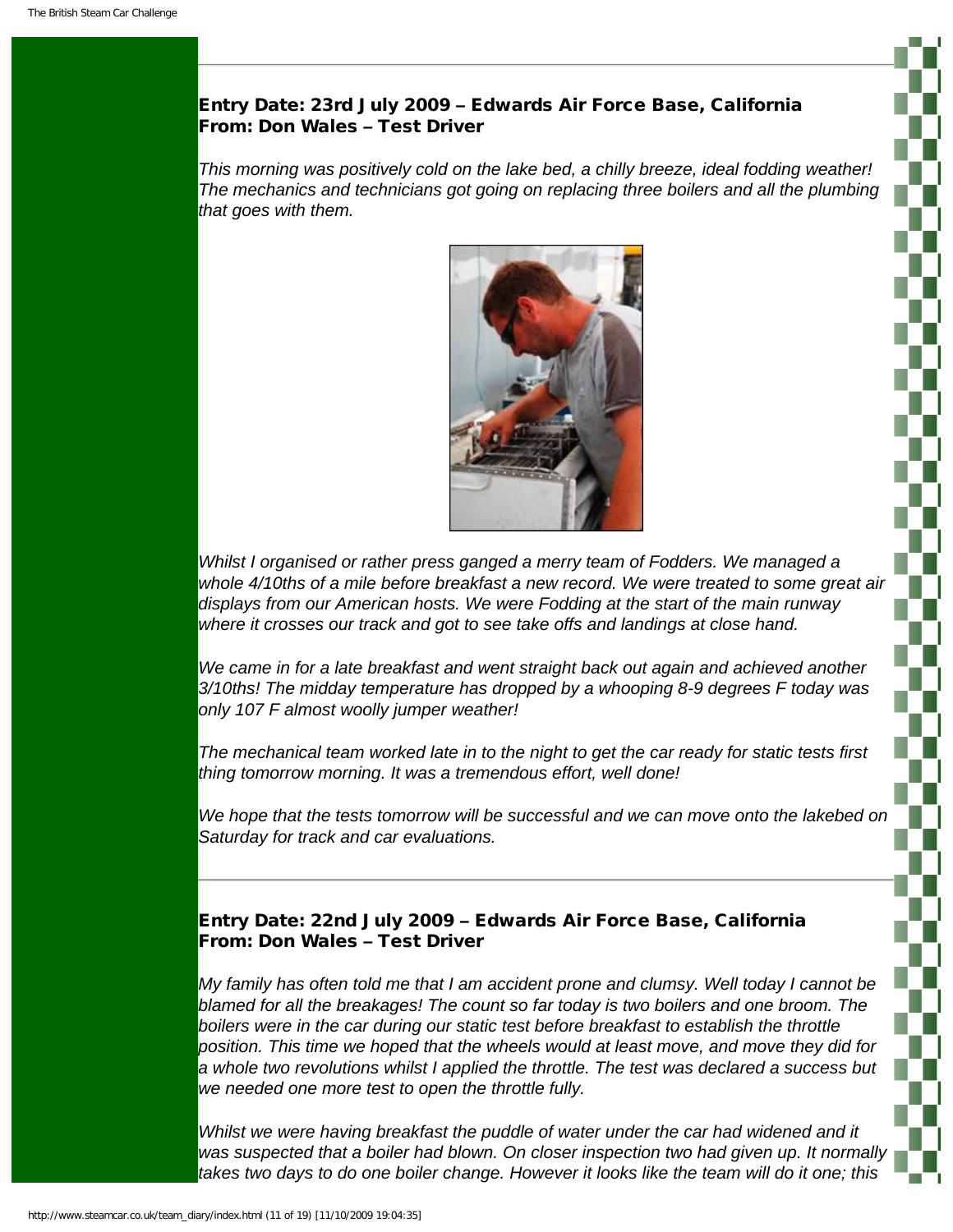*is a fabulous effort by all the mechanics. They are even considering changing an old*  boiler for a new one at the same time, as a precautionary measure which might save time *later on. We will probably lose all of tomorrow but at least it will save time in the long run. So Fodding again! Hopefully Friday and Saturday will see the car on the lakebed prior to high speed runs next week!*



# Entry Date: 21st July 2009 – Edwards Air Force Base, California From: Don Wales – Test Driver

*Mixed news today! The heat is relentless, everything is hot to touch and that includes race suits and team fire protection overalls, ouch!*

*We had our usual early start and got into our first test very early, but this was stopped after the steam blew over the Steam deflector, which had not been fastened down properly! The deflector is there to push the steam up into the air and away from scalding anyone.*

*So we had another go but it takes nearly another hour to reset everything and the heat is increasing. We had installed our dry ice around the inverters, however further modifications were needed to improve airflow. These took another couple of hours! So I thought 'FOD' but we were denied access to the lake bed and our runway because of a test going on from the base! So no Fodding today!*

*Generally the car seems to work in three's and the next test was the third of the day, but it was getting towards midday and mighty hot. So if the car worked on this occasion it would work out on the lake bed in the severe hot conditions. Success we had a very good 90 second burn and I was able to perform a throttle test. The throttle test was not a complete success and another was planned after lunch.*

*Rob performed his usual magic and we set up again, but it was now too hot. This time the rigs let us down, fuel in the pumps was vapourising! We were pushing our luck with the temperatures and will have to work earlier on the attempt days. Tomorrow is another throttle test!!*

Entry Date: 20th July 2009 – Edwards Air Force Base, California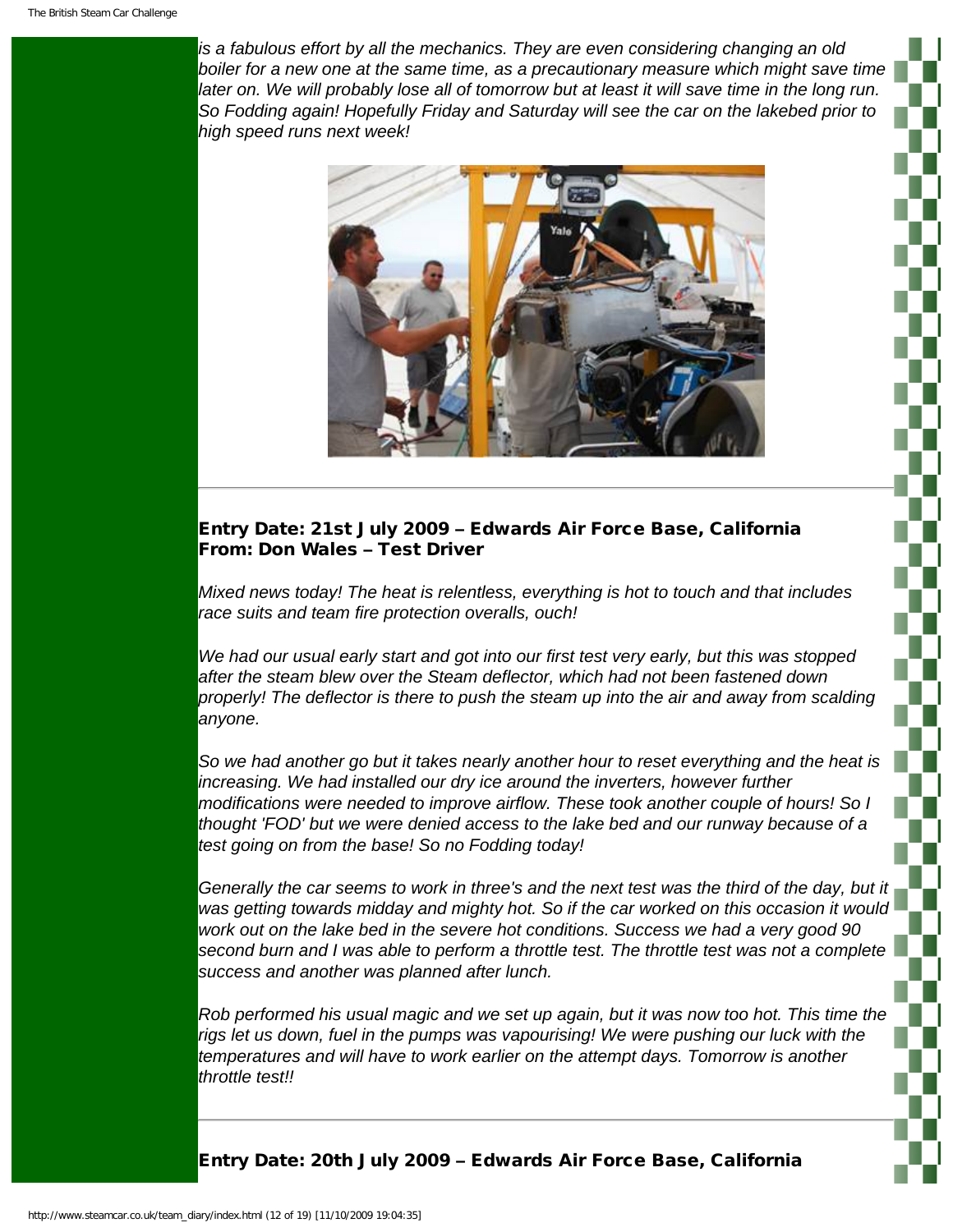#### From: Don Wales – Test Driver

*It was the team's day off on Sunday, so I went to visit the Mojave Air and Space port where Voyager took off for the first non stop flight around the world. The airfield is used as storage for unwanted civil aircraft both airworthy and for scrap. Again it was a very hot day!*

*We welcomed cameraman Joe from the BBC who has come over on a fact finding mission to make sure that they don't miss anything for a documentary that they are producing. Our Principle Driver Charles Burnett III also joined us.*

*Well Joe got the full disappointment of a day with the steam car! It took Joe and Charles over two hours to get clearance through the security check point. When we eventually got to the base camp it was clear that there had been some rain overnight with damp patches clearly visible. I was worried that the track might be soggy.*

*So we were late starting and the day was hotting up nicely! We went into our static test program, but it became too hot. We had problems with the air valves, and getting the air onto the car and then the inverter began overheating. Hopefully tomorrow we will be able to redo these tests and get back to the plan of running the car on the track mid week.*

*That meant more fodding in the mid morning heat and an inspection of any water damage. Luckily the track is still very dry. This is partly due to a nice hot wind that has started up, so I now know what a roasted turkey feels like in a fan assisted oven! Joe joined us in our merry band! Jerry and I marked out a piece of track with a GPS ready for the first proper runs on the lakebed.*

*We were also treated to various aircraft coming in very close to us as we are now very close to the main runway.*

*The reason that this mail is later than usual is because I had tried to get clearance to send a picture of the refueling aircraft coming into land!, but unfortunately the clearance was not given so the picture cannot be used.*

*The weather forecast warns of more hot weather to come in this freakish blip so we need to take extra care and precautions for both the team and the car. As a result dry ice has been ordered to help keep the car cool and enable us to test for a bit longer during the mornings.*

# Entry Date: 17th July 2009 – Edwards Air Force Base, California From: Don Wales – Test Driver

*At last, the car is steaming and we are all baking 114 f today with hotter forecast again for tomorrow - oh joy! It has been our most successful to date.* 

We successfully carried out two static steam runs which provided Jerry with a lot of *information to sort out for tomorrow!* 

*The early indications are that the car is producing more steam due to the altitude at Edward's and the high temperatures, it means that there is a bit more power and hopefully a bit more mph once we get running!* 

*We also carried out another foreign object check but it was so hot that we could only*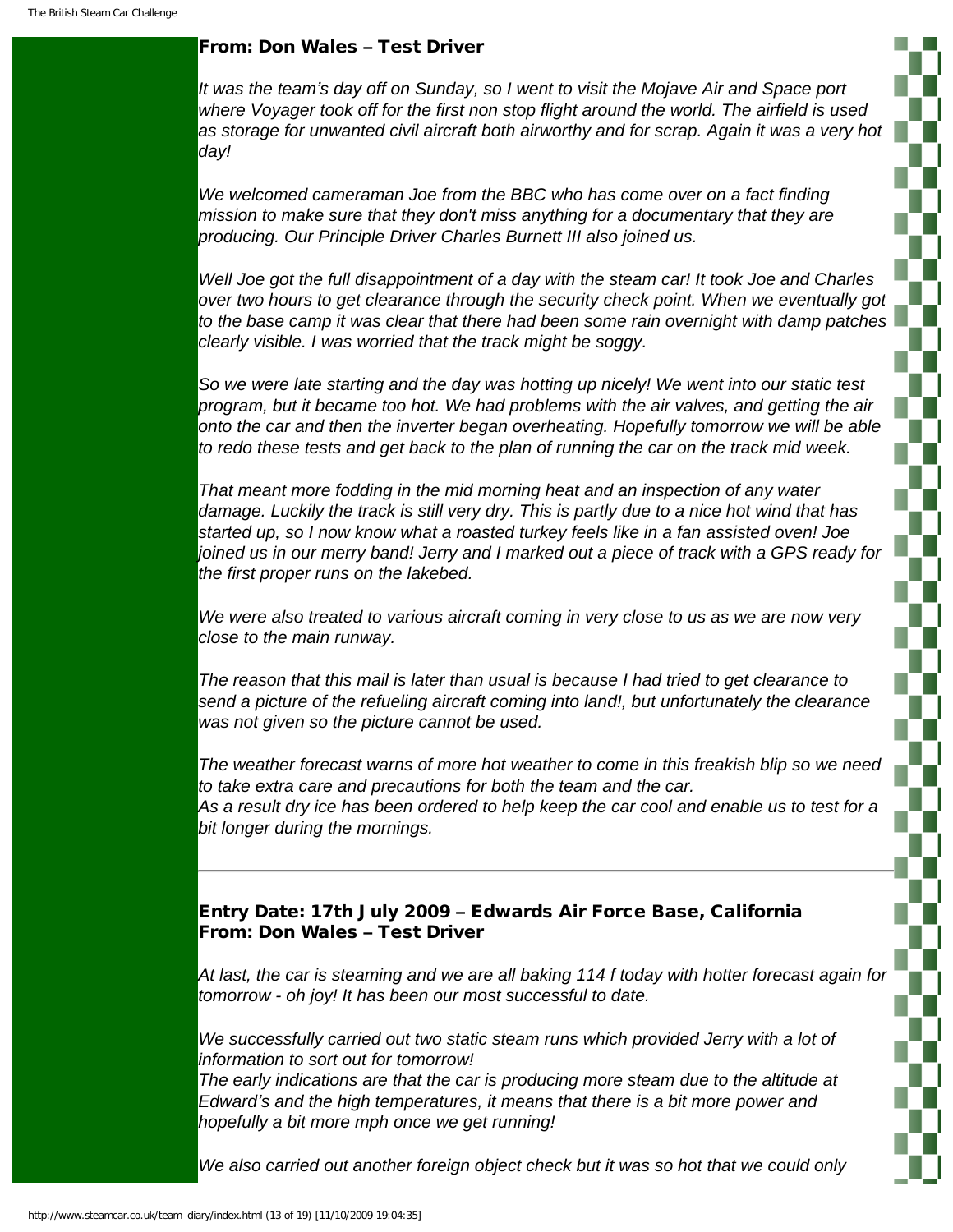*managed an hour, however we did clear the worst bit and got going a lot quicker. Just another 5 miles of stretch to go. We also watched a V2 bomber fly around a bit!!* 

*Over the course of the next few days video footage will go live on the website, the first of which can be seen over on the [Videos](http://www.steamcar.co.uk/videos/index.html) page. Please remember to visit it, each day we have been doing a team diary (such as this one) to keep you as up to date as possible.* 



# Entry Date: 16th July 2009 – Edwards Air Force Base, California From: Don Wales – Test Driver

*Today we were well and truly fried and baked 111f! Too hot, but mad dogs and English men in the midday sun.... We carried on working well into the afternoon!* 

*The car was ready for its first steam test after yesterday's repairs. We wanted a test before it got too hot; we had a short burst of the' Dam Busters' theme tune to get us in the mood!* 

*But after breakfast it refused to fire up. We found a blocked miser but fixed it, and then a refueling rig expired, so we had to change over rigs. Each time we restarted the refueling process we managed to get a little bit further into the process. However it was now getting too hot for the car. So in future we will have much earlier starts!*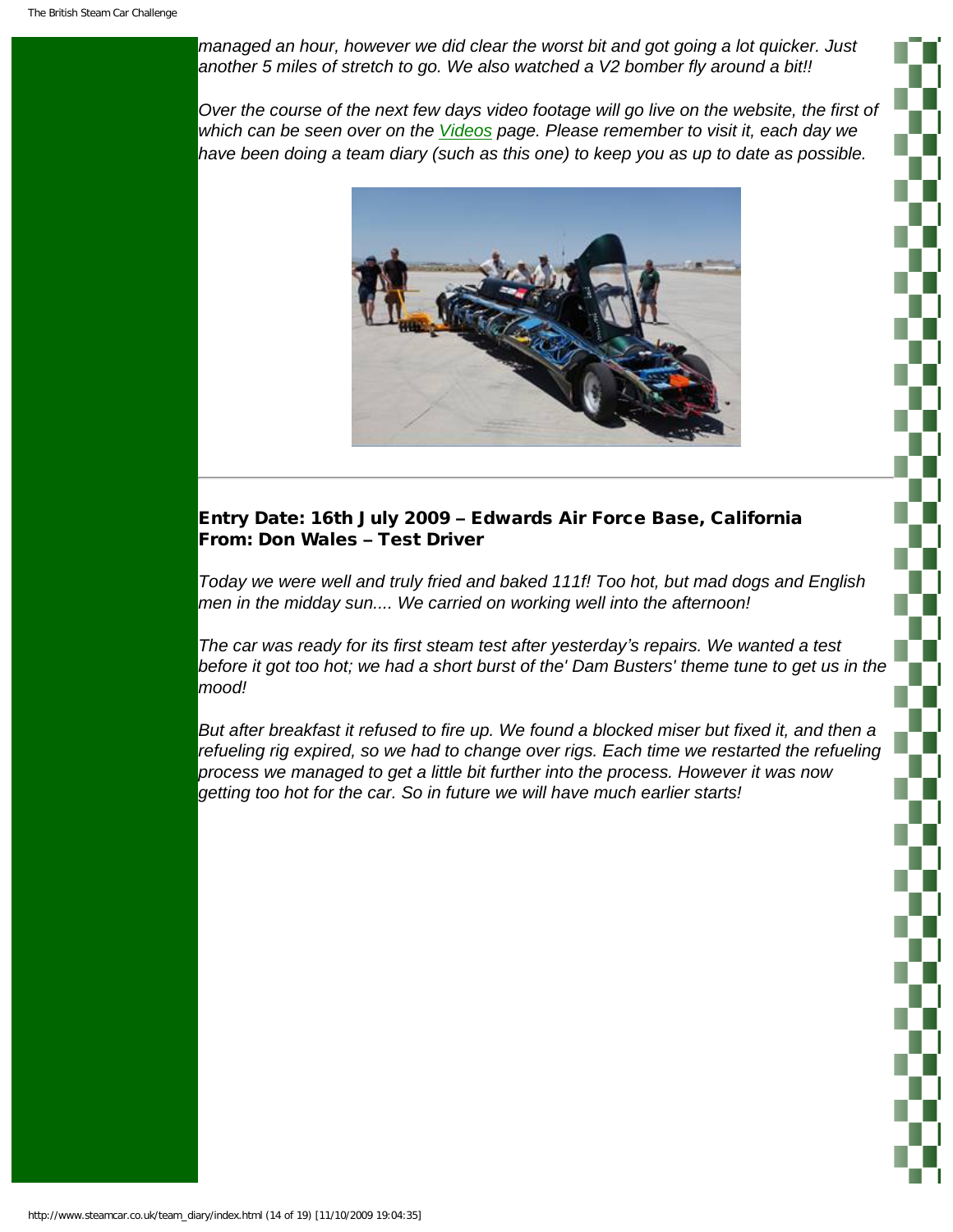

*Once it was decided the car was not going to be fired up I organized a FOD crew. We have formed a very select team and it's hard to join without knowing the special 'hand shake' and all the right terminology that Richard and I have made up whilst suffering heat stroke out in the middle of the lake bed!!!! However, we welcomed two new members to our select band today namely Lynne and Mike!! We have a lot more to do; generally the track is in good shape with the odd patch that needs attention to! We drove the whole 6 miles and on the way back managed to get the Dodge people carrier up to 100mph without any police cars chasing us today!* 



*After lunch, which was another feast, we practiced turning the car around. This is vital for us to get the car refueled after its outward run and returned as quickly as possible. By now it was really very very hot and I got a burn on the palm of my hand from the bodywork whilst climbing out of the car!*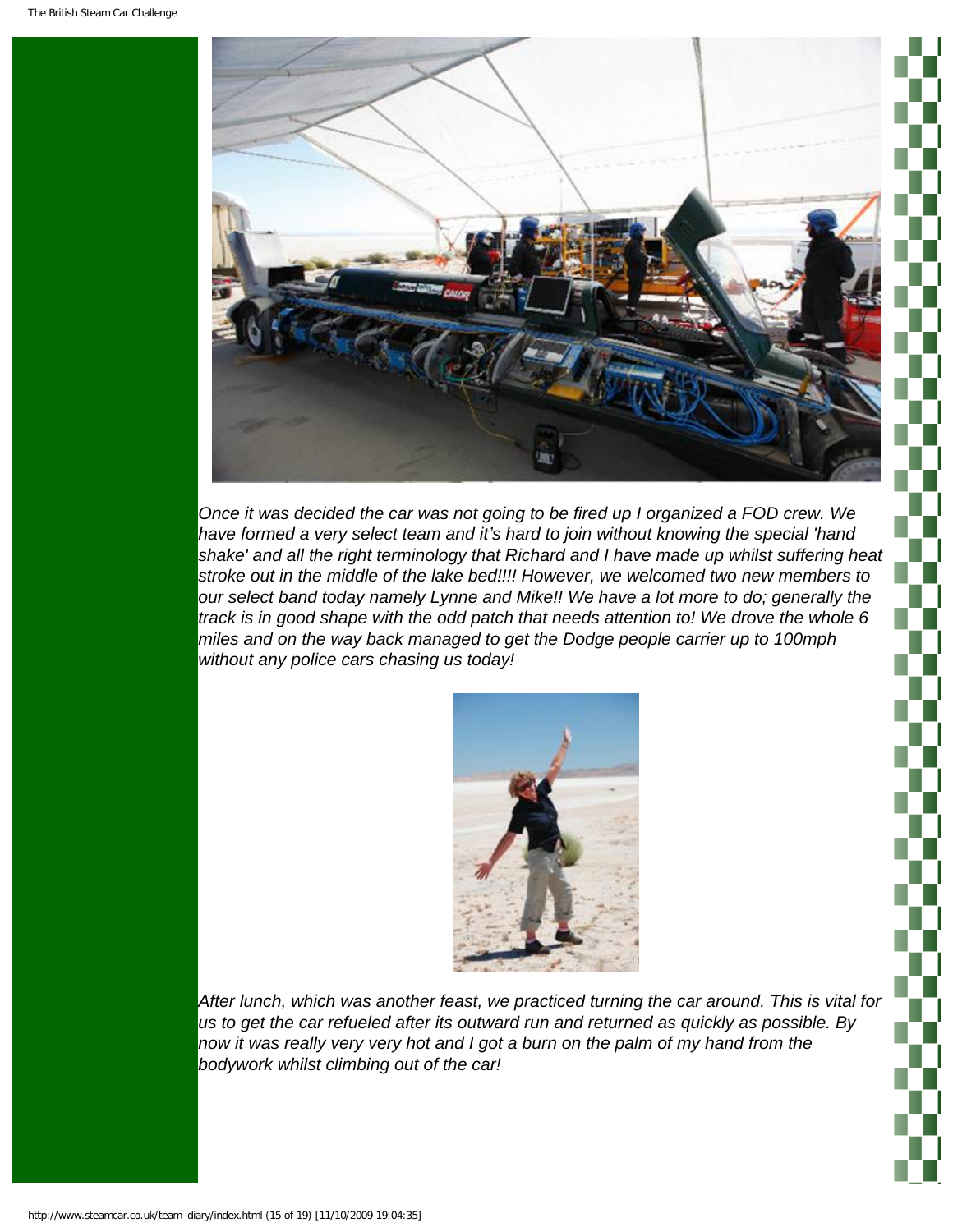

*Tomorrow is another day, but the forecast is for more hot weather peaking on Sunday, oh joy!*

# Entry Date: 15th July 2009 – Edwards Air Force Base, California From: Don Wales – Test Driver

*Third day on the lake bed and so far the hottest! It's been hot but today was bloody hot! We got to our base camp just before sunrise and I was able to take a few snaps of the car being positioned.*



*After breakfast we took another trip over the 6 mile course and continued clearing the stones and foreign objects from the' gravel pit'. This Fodding lark is becoming a bit of a habit. 3 miles of Pendine sands was a piece of cake compared to the 6 miles of Edwards. Finding 'shells' is common on both tracks!!*

*We got called back early because the car was going to be steamed up!*  We all got dressed into our nice black protective gear to run through a complete fill of the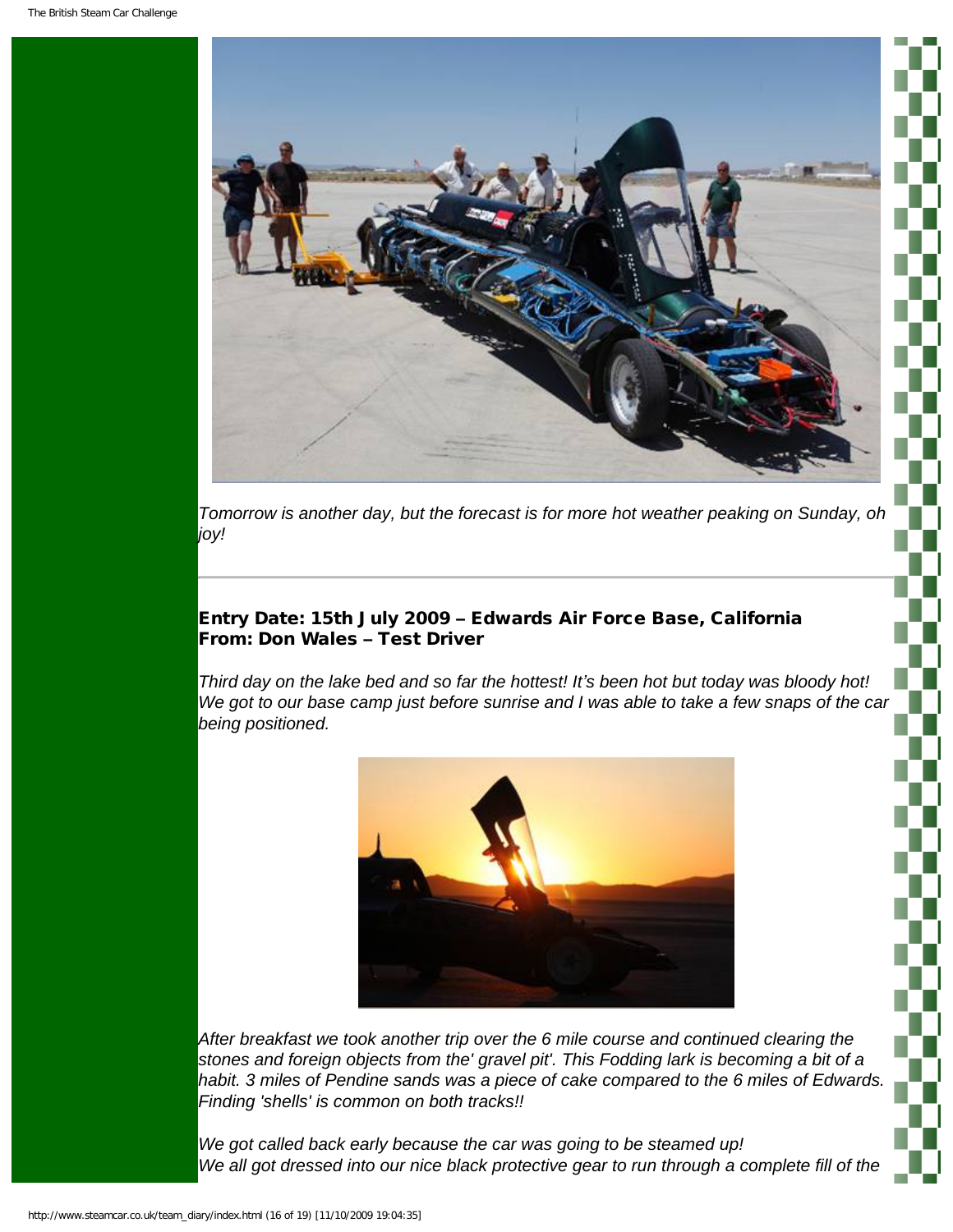*car and then into steam as a static test. However, the car had other ideas! We expected problems and I am sure that there will still be more before we actually run the car.*

*On this occasion a new problem reared its ugly head! Whilst filling the gas tanks from the refueling rigs it turned out that the pressure inside the car's tanks was higher than that on the rigs, so the pump could not push the gas onto the car. This was due to the higher temperatures inside the tanks! Hopefully this will be fixed for tomorrow and we will try again.*



*So it was back to the lake bed for the Fodding team and more sweeping! Our camp is on the southern side of Edward and its about 8 miles back to the main gate along some very straight roads with various speed limits on them. Needless to say that I*  was pulled over for speeding, doing 67 in a 55 limit! I guess the lake bed limit might have *to be extended for the record attempt! Luckily I was let off with a caution!*

# Entry Date: 14th July 2009 – Edwards Air Force Base, California From: Don Wales – Test Driver

*Another early start we arrived to our base just as the sun rose over the mountains, it was beautiful. The air and visibility was really clear and we sensed that it was going to be hot.*



*After another superb breakfast cooked by Rob, I don't how he manages it! I was able to*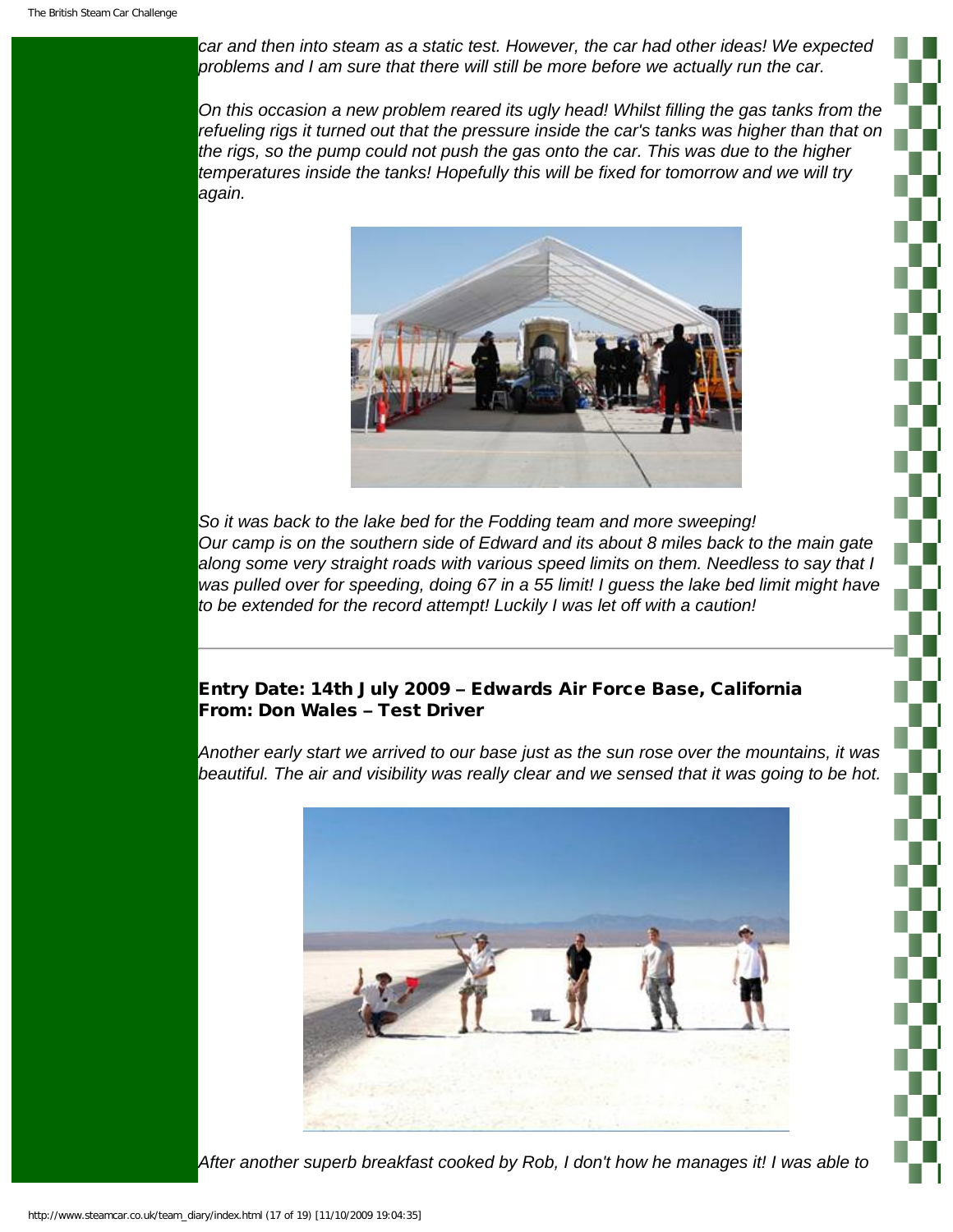*drive the course in the hire car and lead a team of 'Fodders' to clear a large area of small stones. We ended up actually sweeping the lake bed but Stuart took it a little too far and turned up with a dustpan and brush! The task was too big for us and we will try again tomorrow but some industrial sized brushes!*

*The mechanics had another tough day. The car required a new load sensor and Chris Lack had to use the base facilities to adapt a faulty water filter, so we didn't generate steam. However, these are just little gremlins that the car has encountered during transit and although rectifying the faults is time consuming it's nothing fundamental and the team is optimistic of steam over Edwards tomorrow.*

*Every day takes us closer to the first firing up on US soil.*

#### Entry Date: 13th July 2009 – Edwards Air Force Base, California From: Don Wales – Test Driver

*What a first couple of days! We arrived mid afternoon on Saturday into over 100f dry heat! We got up earlier on Sunday to drive to another nearby dry lake called El Mirage and watched a SCTA sanctioned race event, which is a smaller event than Bonneville but the entrants will be going to Bonneville in August. It was great to soak up the atmosphere and to get us in the mood for our coming event.*

*Today we were up at 4.30 and in the cars for 5.00am for the trip to Edwards AFB. Its 30 miles away to the base, we arrived before sunrise but it took a long time to get access due to the strict security. We then drove the remaining 6 miles to where our main pit station is and made ready the tents and equipment. An excellent English breakfast was cooked by Rob!*

*This was the first time that I had seen the car since our April tests. It now has the sponsor's logos on it and drivers names!*



*It turned out that a sensor in one of the gas tanks had failed during shipment, so the technicians had to strip it out and replace it! This took most of the day. The temperature was really cooking by midday well over 100f and its forecast to get hotter over the next few days.*